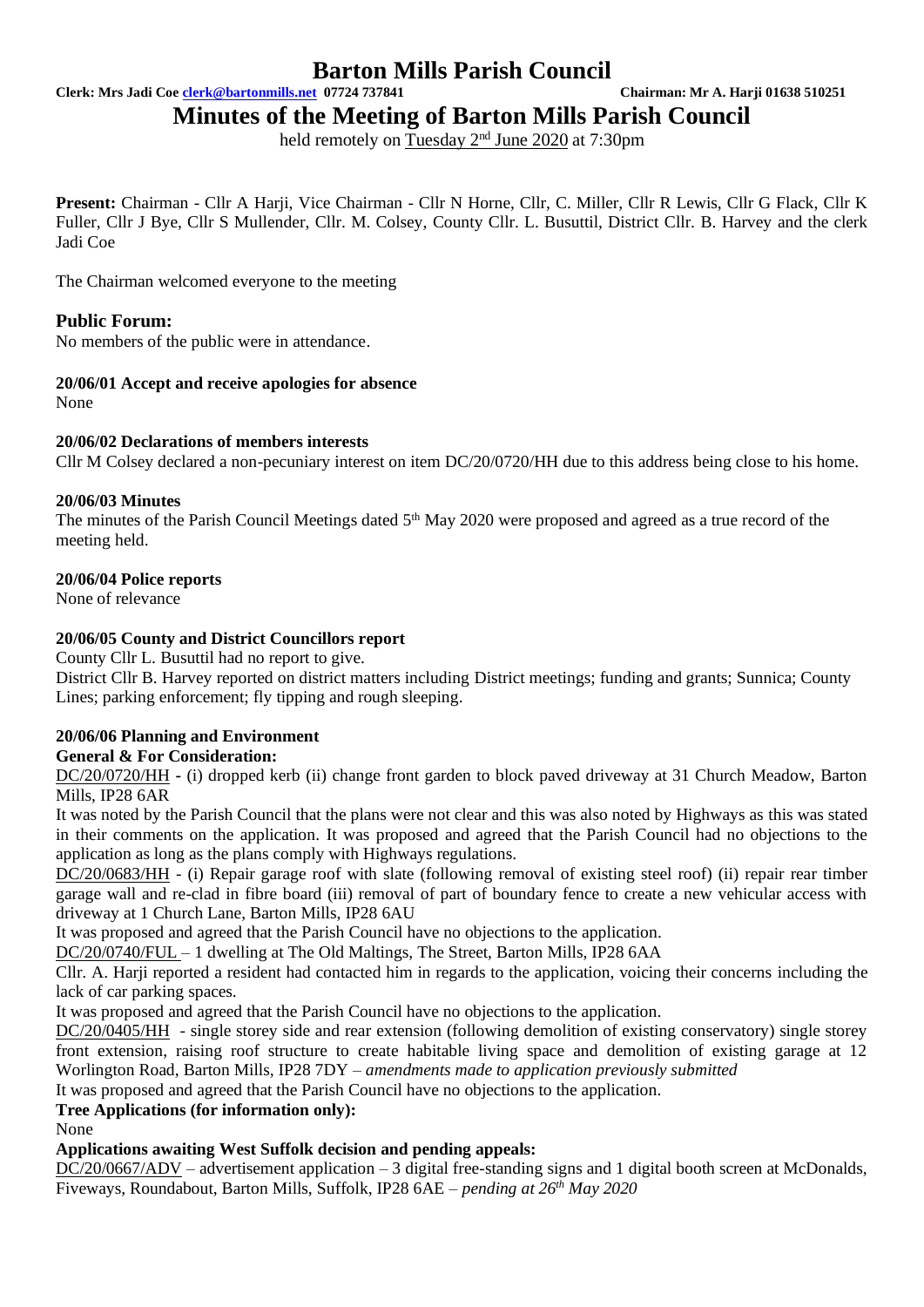#### **Clerk: Mrs Jadi Coe [clerk@bartonmills.net](mailto:clerk@bartonmills.net) 07724 737841 Chairman: Mr A. Harji 01638 510251**

DC/20/0610/HH - (i) single storey rear extension (ii) alterations to existing detached garage including a two-storey side extension and addition of a pitched roof to create a first-floor studio with balcony (iii) alterations to existing access (iv) 1.8 metre fence and gates to front (v) material changes to the existing dwelling and garage to a render finish with grey slate tiles at The Willows 36 Mildenhall Road, Barton Mills, IP28 6BD – *pending at 26 th May 2020* DC/19/2448/LB – Listed building consent for s subdivision of existing unit to create 2 self-contained flats and orangery on west elevation, at The Manor, Newmarket Road, Barton Mills, IP28 6BL – *pending at 26th May 2020* DC/19/2447/FUL – Planning application, orangery on west elevation, at The Manor, Newmarket Road, Barton Mills, IP28 6BL *– pending at 26th May 2020*

#### **Decided/approved (for information only):**

DC/20/0001/FUL – change of use from residential care home to 1no. dwelling at Barton Hall, The Street, Barton Mills, IP28 6AW *– approved 11th May 2020*

DC/20/0002/LB – application for listed building consent, (i) Remodelling of interior to include removal and insertion of internal partitions (ii) replacement of internal doors and insertion of new door openings to internal partitions (iii) upgrading of electrical and plumbing systems (iv) demolition of later 20th century flat roofed extension and associated works (v) repairs and thermal upgrading of external walls (vi) repairs to external render and reinstatement of railings to balcony following removal of external fire escape staircase and ladder to south elevation, at Barton Hall, The Street, Barton Mills, IP28 6AW **–** *approved 11th May 2020*

#### **20/06/07 Clerk's Report & Matters Arising from the Minutes of the Last Meeting (For Info Only)**

The clerk stated she had nothing to report on that

wasn't already included within the agenda.

#### **20/06/08 Correspondence**

-The clerk reported that a resident contacted the Parish Council via Facebook and reported the public bins and dog waste bins were full, following this the clerk contacted West Suffolk Council to inform them of this.

-Cllr R. Lewis and the clerk reported a resident has raised the issue that the footpath between The Waffle Shack and the Jubilee Field and the footpath between Newmarket Road and Herringswell Road are both overgrown.

Last year the Parish Council accepted a quote from R H Landscapes to cut the footpath between Newmarket Road and Herringswell Road on an ad hoc basis at £150 per visit.

It was agreed to ask RH Landscapes to cut the footpath as quoted. (JC)

The footpath between The Waffle Shack and the Jubilee fields is maintained by Suffolk County Council, who cut this twice annually and the first cut was due last month.

The clerk has requested details of when the next cut is due and will pass this information onto the all members when this is received. (JC)

#### **20/06/09 Parish Matters**

20/06/09.1 Exception site on Newmarket Road update

Cllr R. Lewis reported the following:

Havebury Housing have been through a couple of versions of the plans and now has an acceptable one. This established the exact size and shape of the land required.

This will now go to land owners agent, Mr James Waters and the expected contractor for approval.

The Heads of terms will then be issued confirming the details of the legal purchase of the land and solicitors will start their work. Once the legal work is underway Havebury Housing will start early work on the planning application, although lots of the surveys and preliminary work have already been done.

At the July meeting it is hoped to report on:

- the legal processes underway
- the planning application being prepared for submission
- drawings available for Parish Council review and comment
- a plan for an "open consultation" for the village.

20/06/09.2 Update on issue of horses using local footpaths and the playing field

As agreed by email, the clerk had written to the family that had recently been exercising their pony on the playing fields.

It was noted that the horses riders who had been using the footpaths had now been using the roads.

20/06/09.3 Maintenance of Assets

a) Lighting (incl. units  $102$ ,  $103$  and  $65$ )

Unit 102 – Suffolk County Council have reported that this has been damaged by tree surgeons.

The clerk has requested more information as to how they know this and who the tree surgeons were.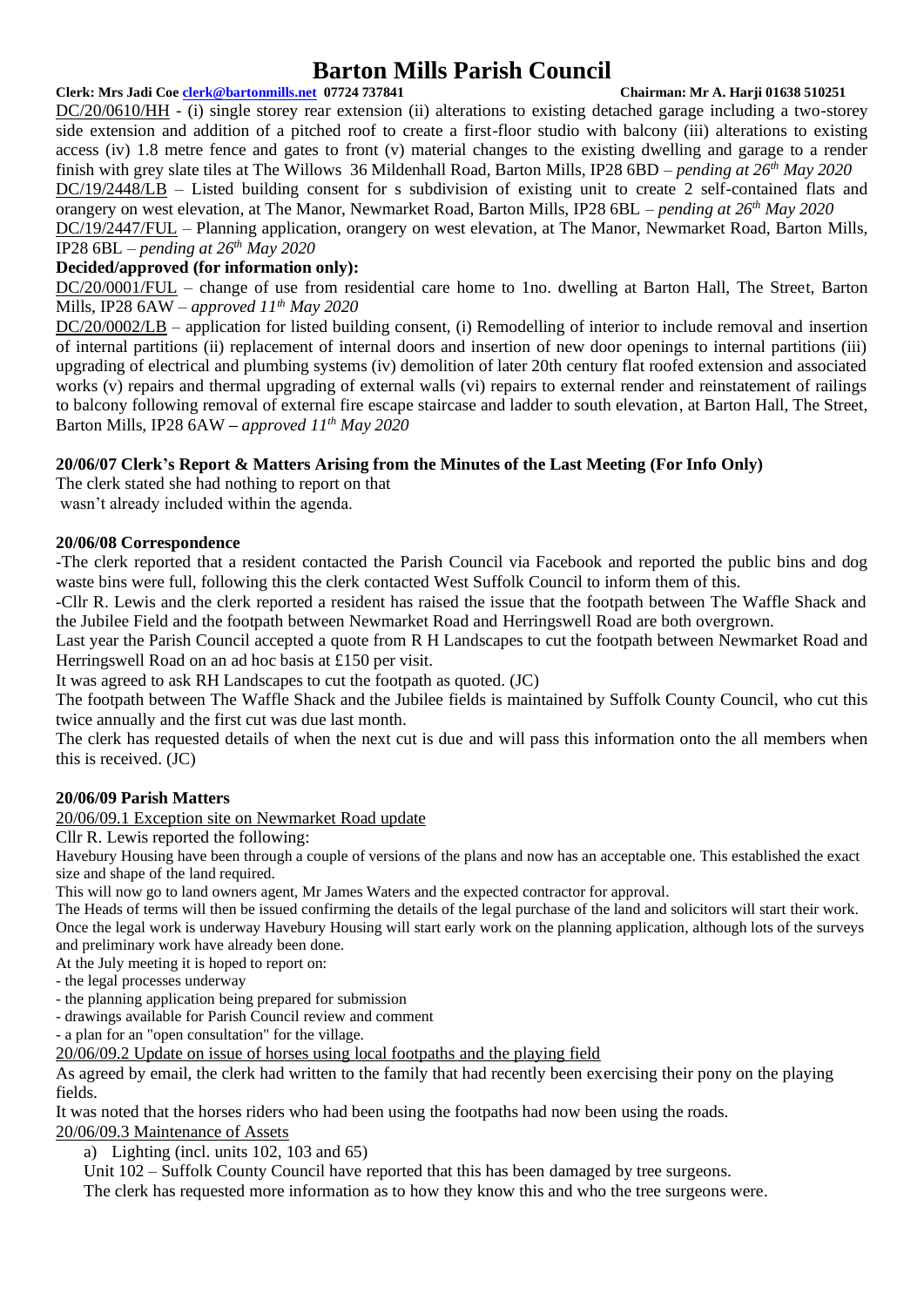**Clerk: Mrs Jadi Coe [clerk@bartonmills.net](mailto:clerk@bartonmills.net) 07724 737841 Chairman: Mr A. Harji 01638 510251**

Unit 103 – the bulb has been replaced by Suffolk County Council and this is now working Unit  $65 - K \& M$  have quoted £220 net to replace the lantern and a quote from Pearce and Kemp has not yet been received

It was proposed and agreed to accept the quote from K  $\&$  M Lighting to repair the light. (JC) b) Other

It was reported a rotting log by the play park had been removed by Cllr. N. Horne.

20/06/09.4 Substation update

The clerk reported she had contacted both Savills and Bendall and Sons on  $7<sup>th</sup>$  May stating:

-That the Parish Council agreed to sell the land on a 99year leasehold, this will cost an additional £400 but UKPN will cover this additional charge.

-The Parish Council would also like to protect themselves by having a clause in the contract stating that the land cannot be sub-let or reassigned, and that if you wish to sell the land then the PC must have first refusal.

Lyn Stonebrook at Bendall and Sons responded that she was being furloughed for three weeks and therefore no work would be carried out until she returned on 2nd June.

20/06/09.5 Scope textile bin and glass bank update

It was reported a member of the public had contacted the Parish Council in May stating both glass banks were full and that they had contacted the number on the bank to report this, following this the banks were emptied but are now becoming full again.

It was agreed the clerk would contact West Suffolk Council and report this. (JC)

It was also agreed that the clerk would publish on Facebook a post in regards to leaving items by recycling bins which is fly tipping. (JC)

20/06/09.6 Receive quotes and suggestions to replace the trees at the entrance of Church Meadows

The following contractors have been contacted:

-DM Trees have suggested and quoted the following:

3 x Malus Sentinal, 6-8cm girth, 2-3mtr high, with planting compost, strong stake driven into the grounds with tie and guard at £165 net each, or alternatively an Acer. It would cost £235 per year to maintain and water the trees for three years, including replacement if necessary (excludes vandalism).

-SP Landscapes have suggested and quoted the following:

Supply and plant 2 x trees, 10-12cm standard Sorbus Intermedia at £435 net, and carry out weekly watering visits for the remaining growing season of 2020 at £50 net per week

-Barcham Trees have suggested trees and the Parish Council need to agree the tree type in order to receive a quote from Barcham Trees

-RH Landscapes have yet to respond.

It was agreed that Cllr. N. Horne and Cllr. M. Colsey would agree the tree types in order to obtain a quote from Barcham Trees and that the clerk would pursue RH Landscapes for the quote. (NH/MC/JC)

20/06/09.7 Update on request to purchase land by A11

The clerk reported she had contact RH Landscapes with the potential of renting the land. RH Landscapes responded stating they would only be interested in buying the land, as they feel by that if they clear the area, put in infrastructure and security it wouldn't be worth their while to rent.

20/06/09.8 Covid-19 update and issues in the Parish

No update or issues arising

20/06/09.9 Receive quotes and suggestions for tree replacement at the centre of the Peace Garden

The contractor who carried out the work on the Peace Garden responded to the clerk and reported that the tree was not under any guarantee as it was a healthy specimen when planted and has only suffered through lack of regular watering, especially as the two summers following the planting were very dry.

Following this the clerk contacted Sarah Limmer and she has suggested either a Peace Rose at a cost of £13.50 plus delivery or a dwarf Cherry Tree £36.00 plus delivery which has Spring colour and lovely autumn colours. It was proposed and agreed to replace the small tree with a Peace Rose. (JC)

## **20/06/10 Finance & Policies**

20/06/10.1 Parish Council Bank Balances and Reconciliation from list of Payments and Receipts. The clerk reported at 19<sup>th</sup> May 2020 £4,340.69 was held in the current account and £33,176.75 in the deposit account.